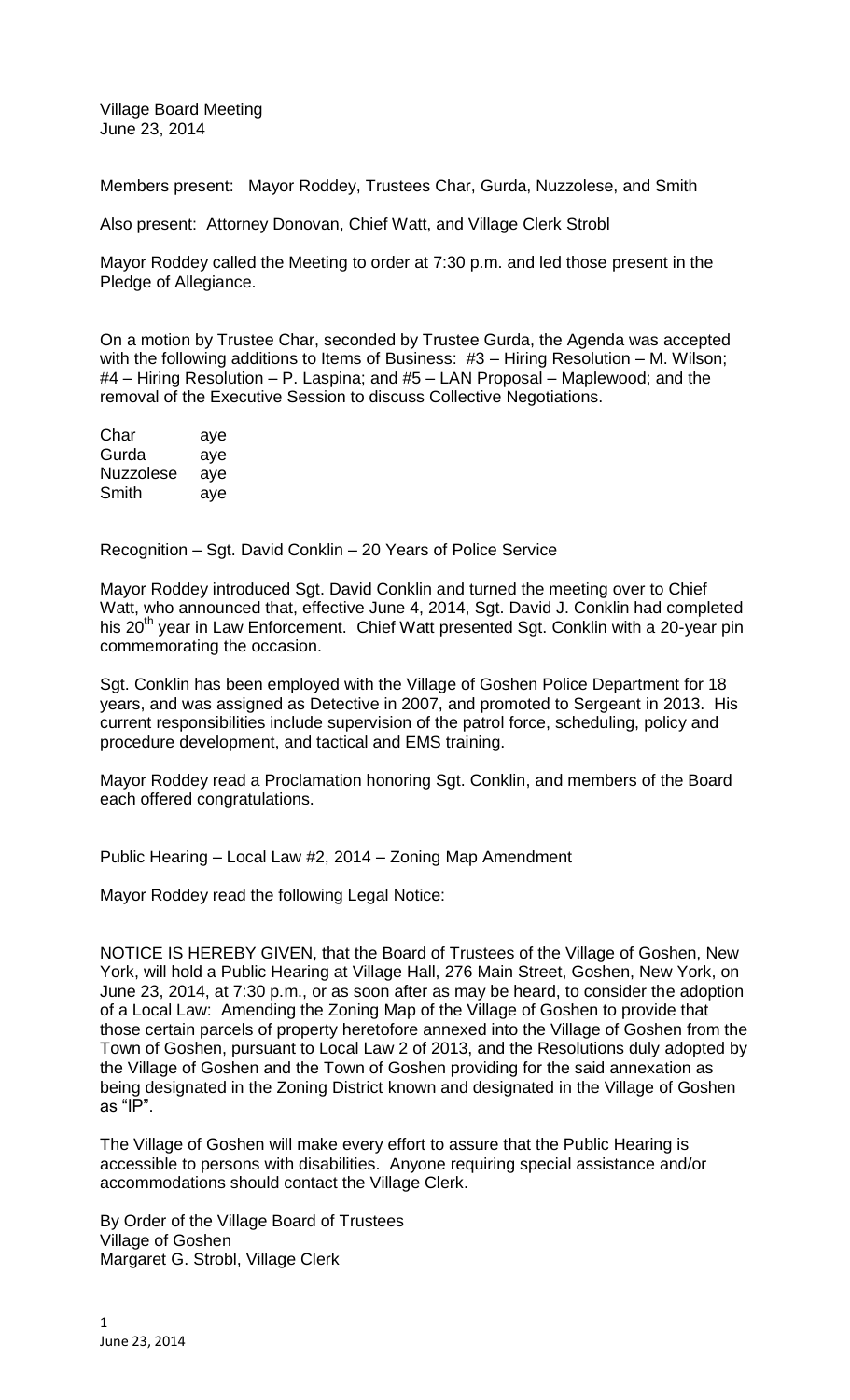On a motion by Trustee Gurda, seconded by Trustee Nuzzolese, the Public Hearing on Local Law #2 of 2014 was opened at 7:38 p.m.

Char aye Gurda ave Nuzzolese aye Smith aye

There was no public comment.

On a motion by Trustee Char, seconded by Trustee Gurda, the Public Hearing on Local Law #2 of 2014 was closed at 7:39 p.m.

Char aye Gurda aye Nuzzolese aye Smith aye

**Minutes** 

On a motion by Trustee Char, seconded by Trustee Smith, the Minutes of the June 9, 2014 Village Board Meeting were accepted as submitted.

| Char      | aye |
|-----------|-----|
| Gurda     | aye |
| Nuzzolese | aye |
| Smith     | aye |

On a motion by Trustee Char, seconded by Trustee Nuzzolese, the Minutes of the June 16, 2014 Village Board Work Session were accepted as submitted.

| Char      | aye |
|-----------|-----|
| Gurda     | aye |
| Nuzzolese | ave |
| Smith     | aye |

**Communications** 

The Board reviewed an application for an Alcoholic Beverage License Renewal, from Goshen Gourmet, for informational purposes.

Mayor Roddey reviewed an inquiry from a resident regarding parking concerns on Oxford Road. Mayor Roddey will reach out to the CEO of Inspire.

## Items of Business

On a motion by Trustee Nuzzolese, seconded by Trustee Smith, bills as examined by members of the Board were approved in accordance with Abstract 2014/2015 number 1, check numbers 7147 through 7198, in the amount of \$517,686.36.

Char aye Gurda aye Nuzzolese aye Smith aye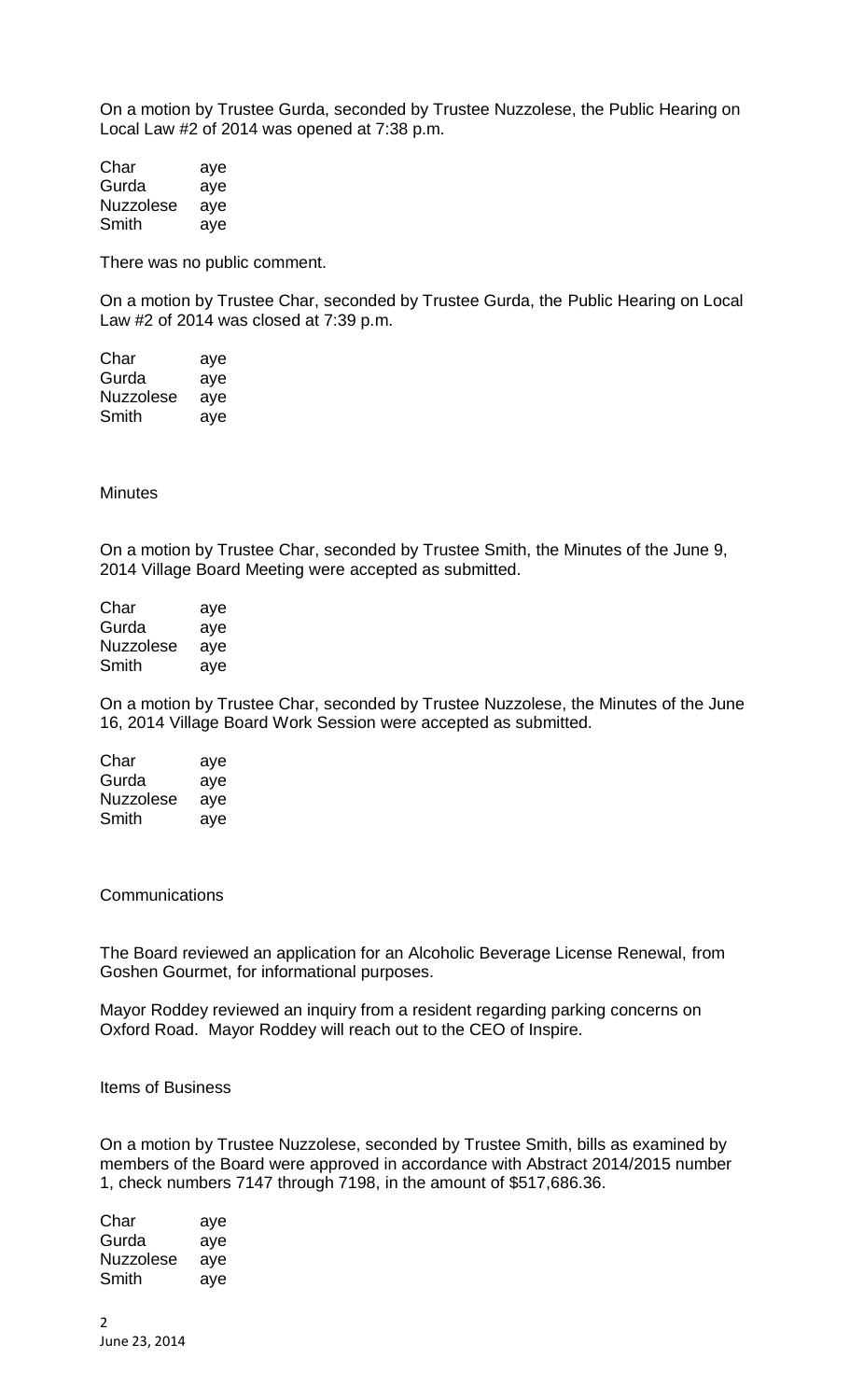On a motion by Trustee Smith, seconded by Trustee Char, Michael C. Wilson is hereby appointed full time Police Officer for the Village of Goshen Police Department at a salary of \$56,423, pending satisfactory completion of pre-employment paper work, physical and psychological testing. This appointment includes a maximum probationary period of 18 months.

| Char      | aye |
|-----------|-----|
| Gurda     | aye |
| Nuzzolese | aye |
| Smith     | aye |

On a motion by Trustee Char, seconded by Trustee Smith, Philip Laspina is hereby appointed Full Time Seasonal Intern Laborer for the Village of Goshen Department of Public Works at a salary of \$12.00 per hour, with a work week of 40 hours, for the period June 30, 2014 to August 31, 2014.

This appointment is effective upon successful completion of pre-employment physical and paperwork.

| Char             | aye |
|------------------|-----|
| Gurda            | aye |
| <b>Nuzzolese</b> | ave |
| Smith            | aye |

On a motion by Trustee Char, seconded by Trustee Gurda, the Mayor is hereby authorized to sign a proposal from LAN Associates, Engineering, Planning, Architecture, Surveying, LLP, for architectural and engineering services to perform a Physical Condition Survey/Exterior Envelope of Maplewood. The fee for this proposal is not to exceed \$5,500.00.

| Char             | aye |
|------------------|-----|
| Gurda            | aye |
| <b>Nuzzolese</b> | aye |
| Smith            | ave |

Mayor/Trustee Reports

Trustee Nuzzolese reported for the Sewer Department that crews are continuing the biannual sewer jetting of the Village, and have installed a rebuilt return activated sludge pump at the sewer plant.

Trustee Gurda gave the following report for the Water Department: the generator automatic transfer switch at the Water Plant is being rebuilt following a lightning strike; and a water service tap was completed on Murray Avenue.

Trustee Char noted that the Goshen High School graduation will be held Saturday, June  $28<sup>th</sup>$  at 5:00 p.m. at the Historic Track, and that the Great American Weekend is scheduled for July 5<sup>th</sup> and 6<sup>th</sup>, with set-up on July 4<sup>th</sup>.

Trustee Smith reported that two outdoor lights have been replaced at the Senior Center, and that two others will be repaired. The Department of Public Works is continuing with asphalt hot patching of streets, and planters have been set throughout the downtown area.

Mayor Roddey expressed gratitude to Ashley Milosevic and Justin Lowe who are assisting the Village as summer interns.